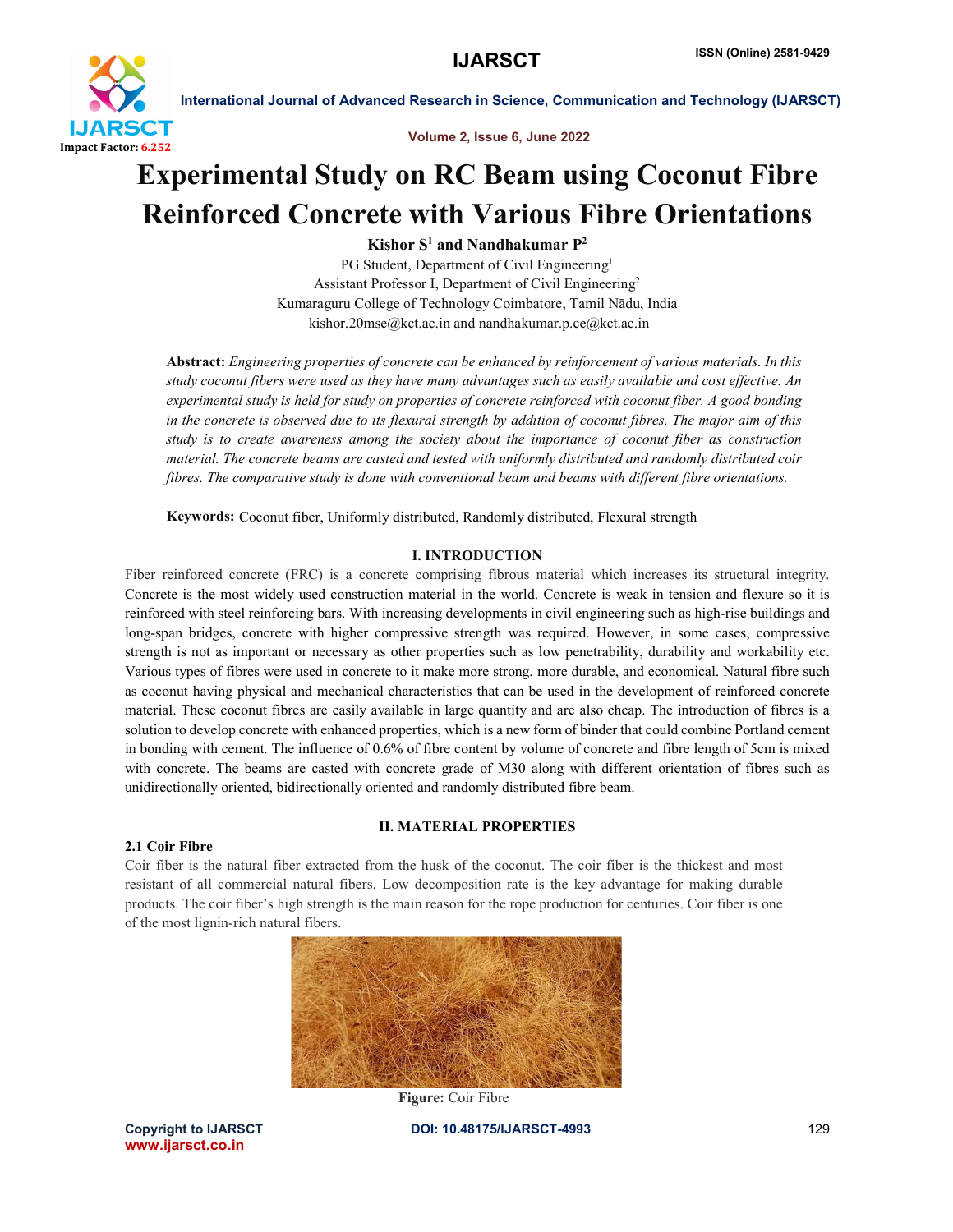

#### Volume 2, Issue 6, June 2022

A. Properties of Coir Fibre

| S. No.         | <b>Description</b>         | <b>Result</b> |
|----------------|----------------------------|---------------|
|                | Length of single fibre     | 2 to 8 inch   |
| $\mathfrak{D}$ | 16 micron<br>Diameter      |               |
| ζ              | <b>Breaking Elongation</b> | 30%           |
| 4              | Water absorption( $\%$ )   | 104.2         |
| 5              | Specific Gravity           | 0.87          |
| 6              | Lignin Content             | 45.84%        |
| 7              | Ash                        | $2.22\%$      |

### 3.1 Flexural Test on Beam

# III. EXPERIMENTAL TEST

Flexural testing measures the force required to bend a beam of plastic material and determines the resistance to flexing or stiffness of a material. Flex modulus is indicative of how much the material can flex before permanent deformation.





Loading Frame (50T)

Types of orientation of beams tested

- TYPE 1 Conventional concrete beam,
- TYPE 2 Unidirectionally oriented fibre reinforced concrete beam,
- TYPE 3 Bidirectionally oriented fibre reinforced concrete beam,
- TYPE 4 Randomly oriented fibre reinforced concrete beam.

# IV. RESULTS

### 4.1 Load Deflection for Various Beams

| Load           | Type 1 | TYPE <sub>2</sub> | TYPE 3 | TYPE 4 |
|----------------|--------|-------------------|--------|--------|
|                | 0.18   | 0                 | 0.12   | 0      |
| $\overline{2}$ | 0.31   | 0.15              | 0.24   | 0.35   |
| 4              | 0.66   | 0.52              | 0.68   | 0.65   |
| 6              | 1.09   | 0.79              | 1.03   | 0.95   |
| 8              | 1.54   | 1.05              | 1.47   | 1.32   |
| 10             | 2.03   | 1.46              | 1.75   | 1.85   |
| 12             | 2.5    | 1.95              | 2.3    | 2.42   |
| 14             | 2.96   | 2.35              | 2.86   | 3.03   |

www.ijarsct.co.in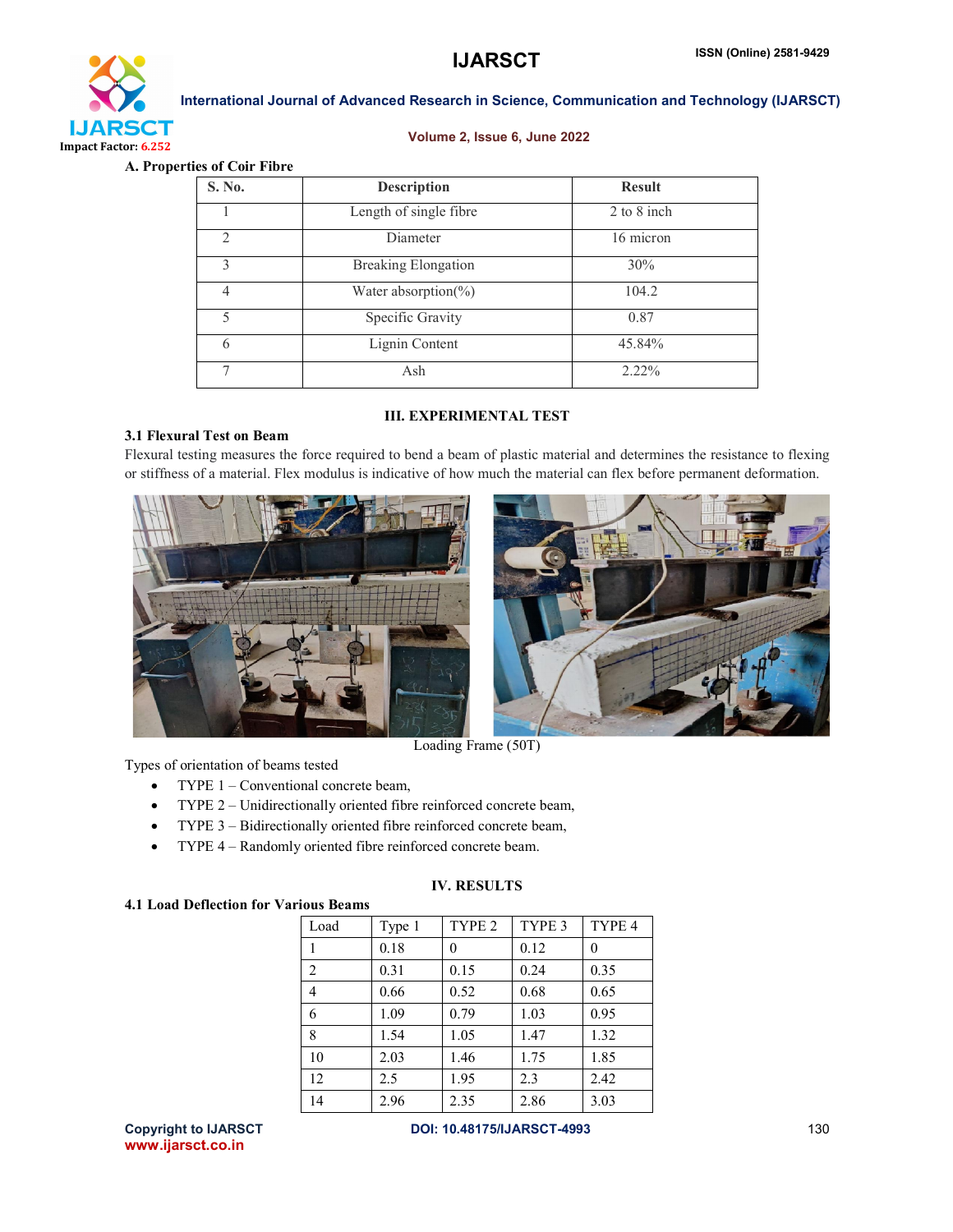



#### Volume 2, Issue 6, June 2022

| 16 | 3.45 | 2.8  | 3.35 | 3.54 |
|----|------|------|------|------|
| 18 | 3.98 | 3.3  | 3.9  | 4.03 |
| 20 | 4.6  | 3.68 | 4.23 | 4.56 |
| 22 | 5.54 | 4.3  | 4.7  | 5.15 |
| 24 | 6.18 | 4.95 | 5.24 | 5.8  |
| 26 | 0    | 5.72 | 5.85 | 6.3  |

Graph



#### 4.2 First Crack and Ultimate Load of Various Beams

| <b>BEAM</b>        | TYPE | TVPF 2 | TYPE 3 | TYPE 4 |
|--------------------|------|--------|--------|--------|
| <b>First Crack</b> |      | ^^     | 18     |        |
| Ultimate load      | 23.6 | 25.8   |        | 24.5   |

Graph



www.ijarsct.co.in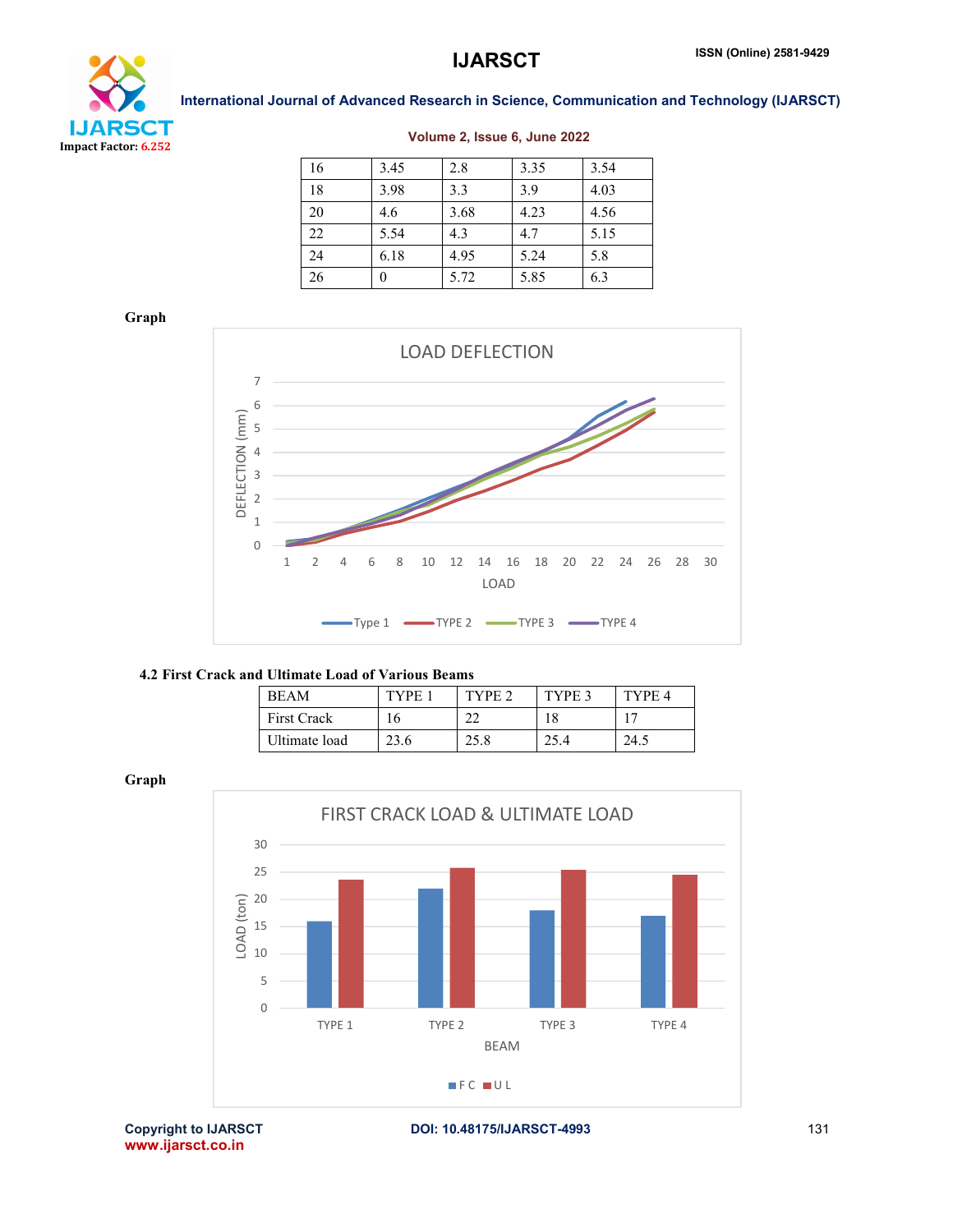

#### Volume 2, Issue 6, June 2022

#### 4.3 Maximum Deflection of Various Beams

| ĸн           | н           | н |               | н<br>$\prime$                 |
|--------------|-------------|---|---------------|-------------------------------|
| ) E FI<br>ы, | <b>v.iv</b> |   | $\sim$ $\sim$ | $\mathsf{v} \cdot \mathsf{v}$ |

#### Graph



#### V. CONCLUSION

- For conventional concrete (TYPE 1) first crack appeared at the load of 16 tons and the maximum deflection is 6.18 mm for the ultimate load of 23.6 tons.
- For unidirectionally oriented fibre (TYPE 2) concrete first crack appeared at the load of 22 tons and the maximum deflection is 5.72mm for the ultimate load of 25.8 tons.
- For bidirectionally oriented fibre concrete (TYPE 3) first crack appeared at the load of 18 tons and the maximum deflection is 5.85mm for the ultimate load of 25.4 tons.
- For randomly oriented fibre concrete (**TYPE 4**) first crack appeared at the load of 17 tons and the maximum deflection is 6.3mm for the ultimate load of 24.5 tons.
- Hereby, the unidirectionally oriented coir fibre reinforced concrete beam (TYPE 2) has high flexural strength compared to other types.

#### **REFERENCES**

- [1]. Majid Ali, Anthony Liu, Hou Sou, Nawawi, Chouw, "Mechanical and dynamic properties of coconut fibre reinforced concrete", 2012.
- [2]. H.S.Ramaswamy, B.M.Ahuja, S.Krishnamoorthy, Behavior of concrete reinforced with jute, coir and bamboo fibres, 1983.
- [3]. SK Al-Oraimi, AC Seibi, Mechanical characterization and impact behaviour of concrete reinforced with natural fibres, 1995.
- [4]. MA Aziz, P Paramasivam, SL Lee, "Prospects for natural fibre reinforced concretes in construction", 1981.
- [5]. SK Yadav, A Singh, "An experimental study on coconut fiber reinforced concrete", 2019.
- [6]. Akshay betageri, Dr. Anila kumar C.P, "Comparative study of strength properties of coconut coir fiber reinforced concrete due to partial replacement of cement by pozzolanic materials", 2018.
- [7]. M.J. Ienamul Hasan Ali, S.Senthamizh Sankar, K.Saikumar, "Experimental study on coir fibre mixed concrete", 2018.
- [8]. M Ramli, WH Kwan, NF Abas, "Strength and durability of coconut-fiber-reinforced concrete in aggressive